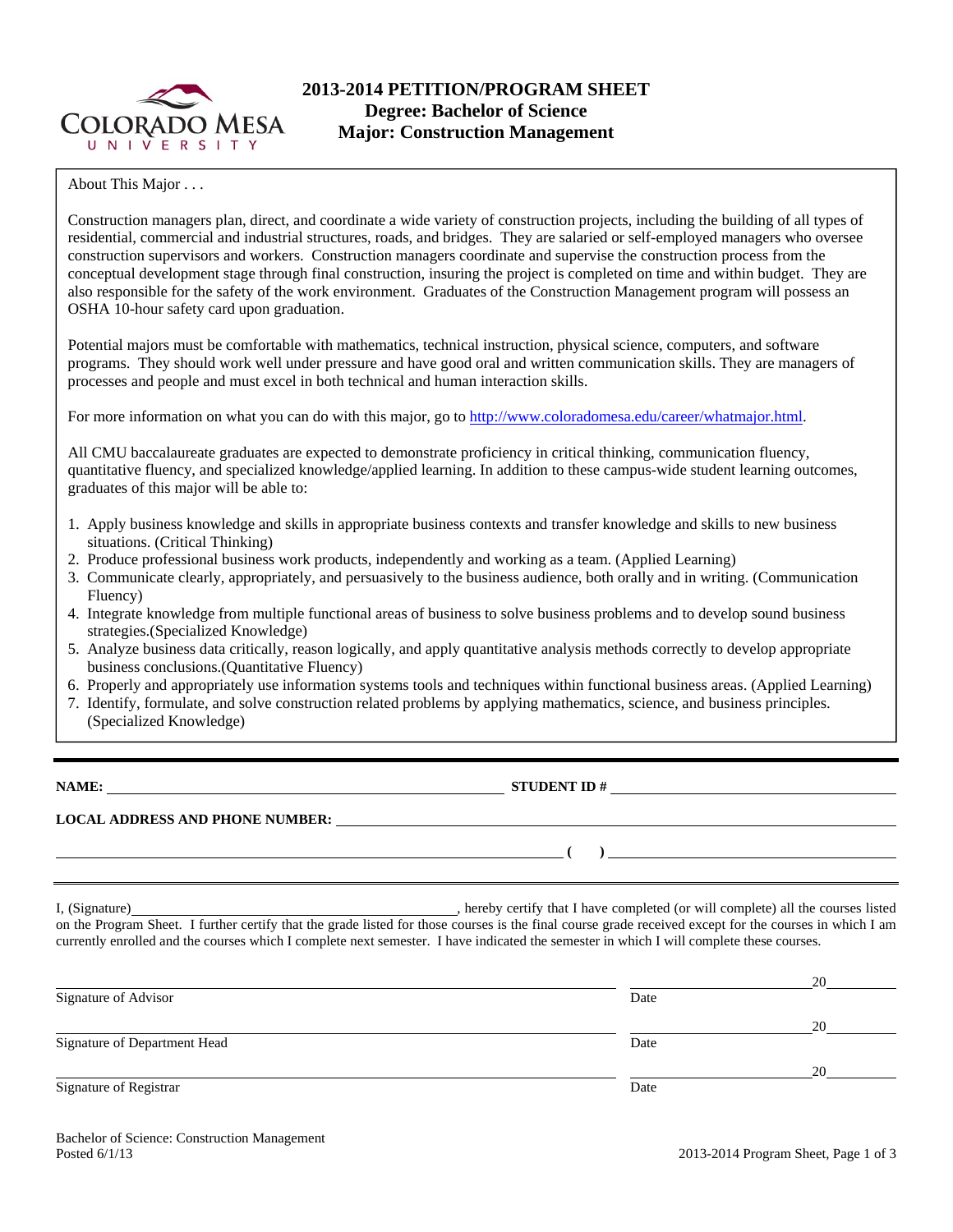#### **Students should work closely with a faculty advisor when selecting and scheduling courses prior to registration.** Degree Requirements: **OTHER LOWER DIVISION REQUIREMENTS** (6 semester hours)

- 120 semester hours total (A minimum of 28 taken at CMU)
- 40 upper division credits (A minimum of 15 taken within the major at CMU)
- 2.00 cumulative GPA or higher in all CMU coursework
- C or higher in coursework toward the major content area
- When filling out the program sheet a course can be used only once.
- Pre-collegiate courses (usually numbered below 100) cannot be used for graduation.
- A student must follow the CMU graduation requirements either from 1) the program sheet for the major in effect at the time the student officially declares a major; or 2) a program sheet for the major approved for a year subsequent to the year during which the student officially declares the major and is approved for the student by the department head. Because a program may have requirements specific to the degree, the student should check with the faculty advisor for additional criteria. It is the student's responsibility to be aware of, and follow, all requirements for the degree being pursued. Any exceptions or substitutions must be approved by the student's faculty advisor and Department Head.
- See the "Undergraduate Graduation Requirements" in the catalog for additional graduation information.

**GENERAL EDUCATION REQUIREMENTS** (31 Semester Hours) See the current catalog for a list of courses that fulfill the requirements below. If a course is on the general education list of options and a requirement for your major, you must use it to fulfill the major requirement and make a different selection within the general education requirement.

| Course No Title<br>English (6 semester hours, must receive a grade of "C" or better and<br>must be completed by the time the student has 60 semester hours.)<br><b>ENGL 111 English Composition</b><br>ENGL 112 English Composition | 3<br>3 | Sem.hrs Grade Term/Trns |
|-------------------------------------------------------------------------------------------------------------------------------------------------------------------------------------------------------------------------------------|--------|-------------------------|
| <b>Math:</b> MATH 113 or higher (3 semester hours, must receive a grade                                                                                                                                                             |        |                         |
| of "C" or better, must be completed by the time the student has 60                                                                                                                                                                  |        |                         |
| semester hours.)                                                                                                                                                                                                                    |        |                         |
| <b>MATH 113</b>                                                                                                                                                                                                                     | $4*$   |                         |
| *3 credits apply to the General Ed requirements and 1 credit applies to<br>elective credit                                                                                                                                          |        |                         |
|                                                                                                                                                                                                                                     |        |                         |
| <b>Humanities</b> (3 semester hours)                                                                                                                                                                                                |        |                         |
|                                                                                                                                                                                                                                     |        |                         |
|                                                                                                                                                                                                                                     |        |                         |
| Social and Behavioral Sciences (6 semester hours)                                                                                                                                                                                   |        |                         |
| ECON 201 Principles of Macroeconomics                                                                                                                                                                                               | 3      |                         |
| Principles of Microeconomics<br>ECON 202                                                                                                                                                                                            | 3      |                         |
| <b>History</b> (3 semester hours)                                                                                                                                                                                                   |        |                         |
| <b>HIST</b>                                                                                                                                                                                                                         |        |                         |
|                                                                                                                                                                                                                                     |        |                         |
| <b>Fine Arts</b> (3 semester hours)                                                                                                                                                                                                 |        |                         |
|                                                                                                                                                                                                                                     |        |                         |
| Course No Title                                                                                                                                                                                                                     |        | Sem.hrs Grade Term/Trns |
| <b>Natural Sciences</b> (7 semester hours, one course must include a lab)                                                                                                                                                           |        |                         |
| <b>General Physics</b><br>PHYS 111                                                                                                                                                                                                  | $4*$   |                         |
| PHYS 111L General Physics Lab                                                                                                                                                                                                       | $1*$   |                         |
| PHYS 112 General Physics                                                                                                                                                                                                            | $4*$   |                         |
| PHYS 112L General Physics Lab                                                                                                                                                                                                       | $1*$   |                         |
| *7 credits apply to the General Ed requirements and 3 credits apply to                                                                                                                                                              |        |                         |
| elective credit                                                                                                                                                                                                                     |        |                         |

| <b>Kinesiology</b> (3 semester hours)<br>KINE 100 Health and Wellness<br>KINA 1 |  |
|---------------------------------------------------------------------------------|--|
| <b>Applied Studies</b> (3 semester hours)<br>SPCH 102 Speechmaking              |  |

### **\*FOUNDATION COURSES** (24 semester hours)

| ACCT 201            | Prin. of Financial Accounting | 3 |  |
|---------------------|-------------------------------|---|--|
| <b>STAT 200</b>     | Probability and Statistics    |   |  |
| MATH 141            | <b>Analytical Geometry</b>    |   |  |
| CONC 101            | Construction Safety and Regs. | 3 |  |
| CONC 116            | <b>Building Materials</b>     |   |  |
| CONC 161            | Building Mechanical and       |   |  |
|                     | Electrical                    |   |  |
| CONC 208            | <b>Construction Equipment</b> |   |  |
| CONC <sub>218</sub> | Surveying                     |   |  |
|                     |                               |   |  |

# **\*CONSTRUCTION MANAGEMENT MAJOR REQUIREMENTS**

(45 semester hours)

|                 | <b>Required Core</b> (12 semester hours)                                        |               |                         |
|-----------------|---------------------------------------------------------------------------------|---------------|-------------------------|
| <b>BUGB 349</b> | Legal Environment of Business 3                                                 |               |                         |
| **FINA 301      | Managerial Finance                                                              | 3             |                         |
| <b>MANG 371</b> | Human Resource Management                                                       | 3             |                         |
| <b>CONM 264</b> | Mech. and Indust. Systems                                                       | 3             |                         |
|                 |                                                                                 |               |                         |
|                 | <b>Required Concentration Courses</b> (33 semester hours)                       |               |                         |
| <b>CONM 181</b> | Principles of Const.                                                            |               |                         |
|                 | Management                                                                      | 3             |                         |
| <b>CONM 316</b> | <b>Construction Materials</b>                                                   |               |                         |
|                 | and Methods                                                                     | 3             |                         |
| <b>CONM 340</b> | <b>Advanced Construction</b>                                                    |               |                         |
|                 | Estimating/Bidding                                                              | 3             |                         |
| <b>CONM 361</b> | <b>Advanced Building Systems</b>                                                | 3             |                         |
| <b>CONM 362</b> | Structural Analysis-Statics/                                                    |               |                         |
|                 | Materials Strength                                                              | 3             |                         |
| <b>CONM 370</b> | Managing Safety and the                                                         |               |                         |
|                 | <b>Regulatory Environment</b>                                                   | 3             |                         |
| <b>CONM 401</b> | <b>Construction Financial</b>                                                   |               |                         |
|                 | Management                                                                      | 3             |                         |
| <b>CONM 462</b> | Soil and Foundation                                                             |               |                         |
|                 | Construction                                                                    | 3             |                         |
| <b>CONM 472</b> | Planning and Scheduling                                                         | $\mathcal{R}$ |                         |
| <b>CONM 480</b> | Project Management (Capstone)3                                                  |               |                         |
| <b>CONM 485</b> | <b>Construction Management</b>                                                  | 3             |                         |
|                 | <b>Issues</b>                                                                   |               |                         |
|                 | ** STAT 200 or CISB 241 will be accepted as the prerequisite.                   |               |                         |
|                 |                                                                                 |               |                         |
| Course No Title |                                                                                 |               | Sem.hrs Grade Term/Trns |
|                 | <b>Electives</b> (All college level courses appearing on your final transcript, |               |                         |
|                 | not listed above that will bring your total semester hours to 120 hours.)       |               |                         |
|                 | (14 semester hours; 1 hour must be 300 or 400 level)                            |               |                         |

| Course No Title                |  | Sem.hrs Grade Term/Trns |
|--------------------------------|--|-------------------------|
| *MATH 113 College Algebra      |  |                         |
| *PHYS 112 General Physics      |  |                         |
| *PHYS 112L General Physics Lab |  |                         |